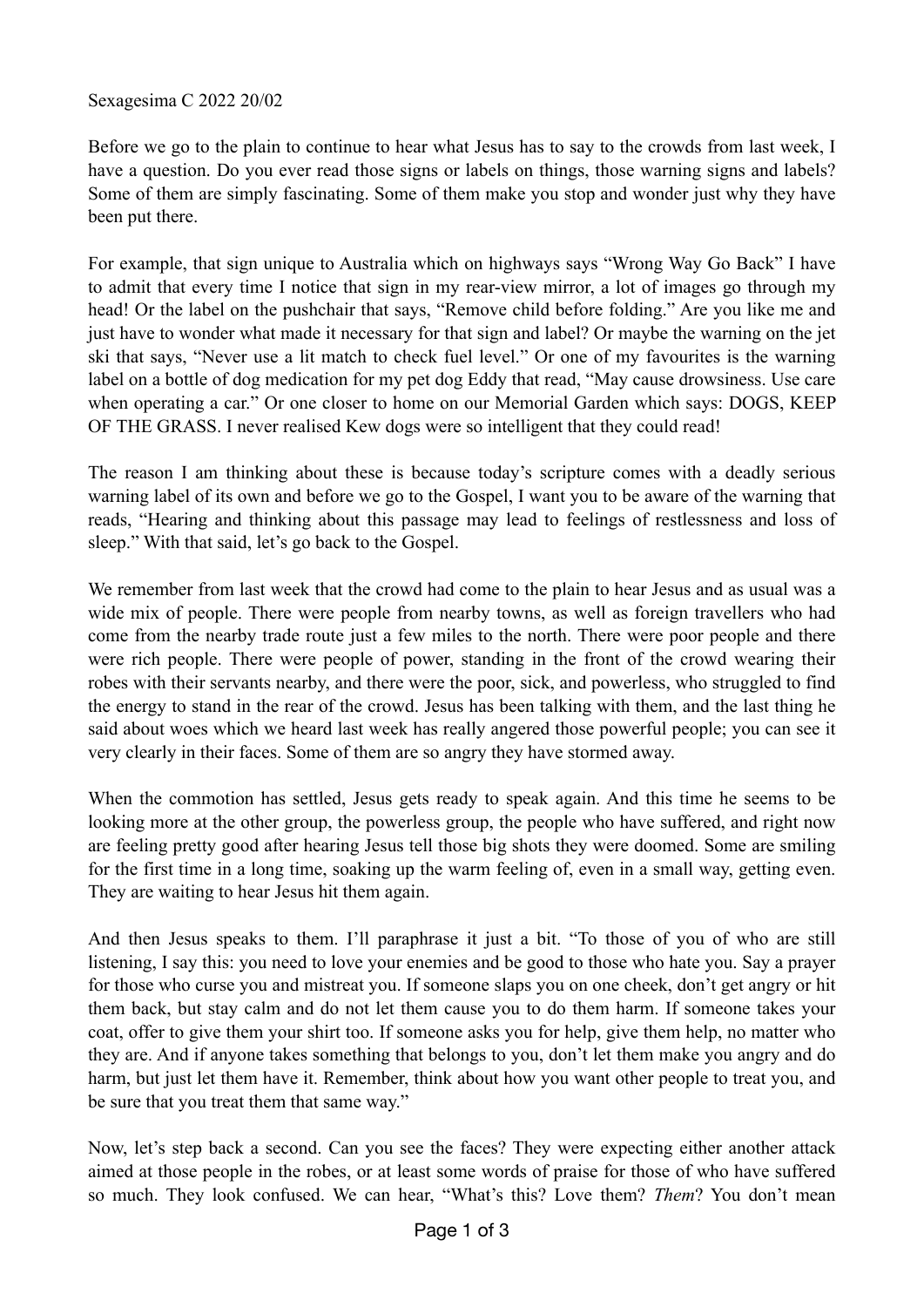*them*? You can't be serious. Not that group over there that was in the big cart that passed me on the way here this morning and almost ran over me. They made me jump into the ditch and didn't even care. You can't be talking about them. Pray for them? Be serious."

Then Jesus continued, and again, I'll paraphrase just a bit. "If you love those people who love you, what credit should you get for that? Even sinners love the people who love them. And if you do good things to those people who do good things to you, what credit should you get for that? Even sinners do that. And if you only lend something to someone you know is going to pay you back with interest, what credit should you get for that? Even sinners lend to sinners, expecting to be repaid in full. But I'll say it again. Love your enemies. Do good to them and lend to them without expecting to get anything back. If you do that your reward will be great, and you will be a child of God. Because remember, God is kind to the ungrateful and wicked, and you are to be merciful, just as God is merciful." Can you hear the reaction? "You have got to be kidding me. This all sounds very nice but it just isn't reality. What kind of fool would lend money and not expect to be paid back? And how big of an idiot would I be if someone hits me on the cheek, and I just stand there and let them do it again? You see, this is where Jesus just makes no sense at all. Okay, I understand the part about praying for them, or even doing my best to be nice to them when they are around. But there has to be a limit somewhere."

To be honest, I'm not sure if I'm hearing those things said from the plain or from here with us this morning. But they are fair words, and fair feelings. Is Jesus serious about this? There have to be limits to how much we take, don't there?

Yes, there are limits to what we take. And let me be clear, because I have heard this passage be used to tell people living in abusive situations that they need to stay in those situations. It may be a family relationship, or even a relationship at work, but I have heard people tell someone they should stay in that situation. That is not what Jesus is saying here. Be very clear: Jesus is not suggesting that someone who is being abused or mistreated should stay one more moment in that situation.

There will be times that we have to act, but the question is: how do we act? We do it not by trying to repay hurt with hurt but by separating ourselves from those doing the hurting. We leave. We escape. We do not allow the other person to control how we react and allow them to convince us to become like they are. We walk away. Is it easy? Absolutely not. But it allows us stay in control of our own life and be the kind of person we believe we want to be, and not become what someone else wants us to be. It may take finding help. It will certainly take courage and faith. But never misunderstand and believe that God wants anyone to remain in an abusive situation.

Sometimes, as foolish as it may sound, the greatest act of love may be to walk away. I imagine the crowd on the plain had the same thoughts some of us may be having right now, and I imagine Jesus knew that. So he explained that it was very important that they be careful to not judge others, or condemn others, but to make sure to forgive those others. He said that was most important because the reality is that we get what we give. In our modern understanding, I wonder if he might have said it is important because what we do now, is what defines the person we will be. If we spend our time hating others, even if we believe those others deserve it, we will become no more than a hater and user. If we spend our time judging others and dividing people into categories, we will become nothing more than a judge and divider. But if we spend our time, even when it goes against everything in our mind, we will be doing what God asks us to do and will become a child of God.